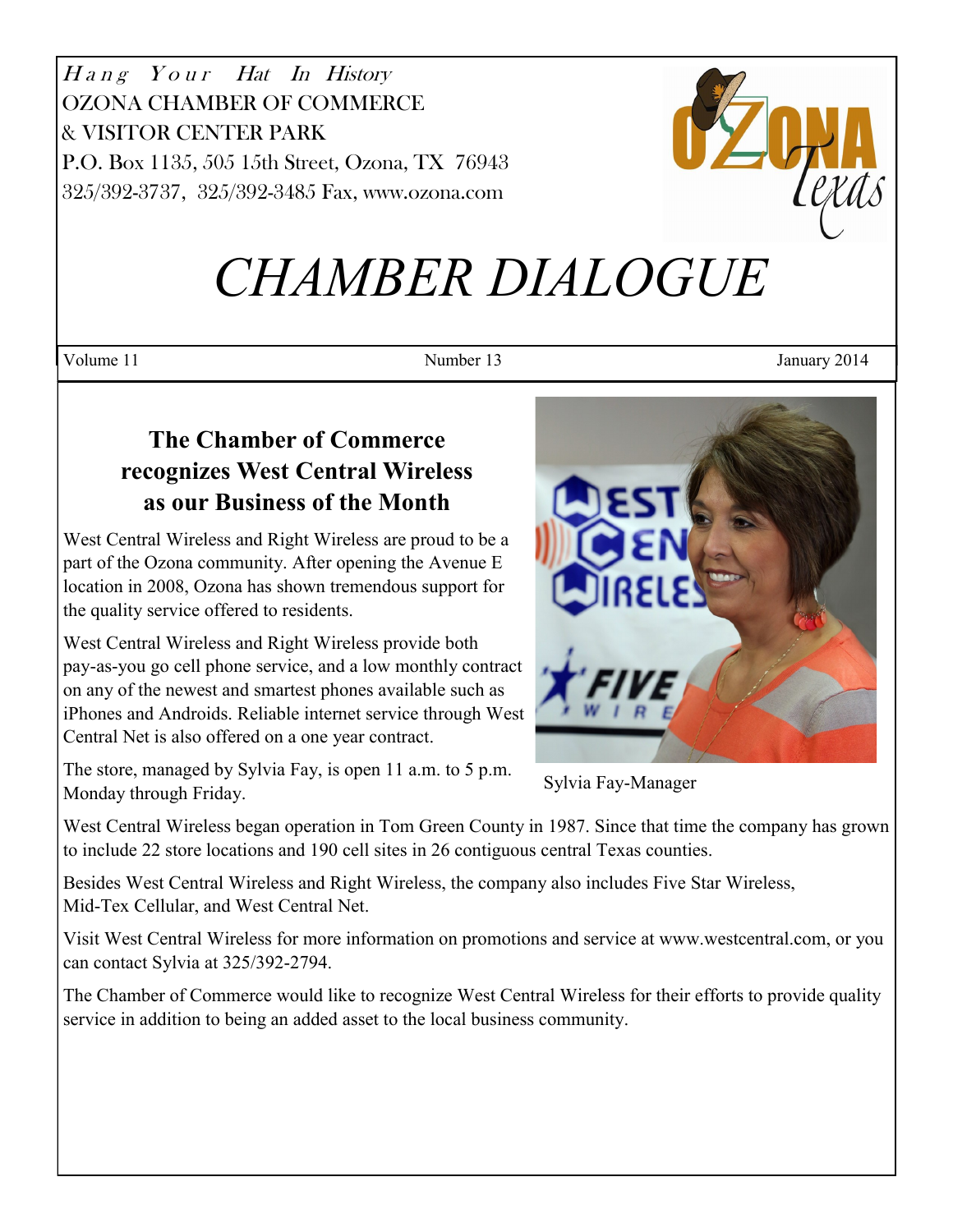## **Chamber 2014 Plan of Action Approved**

The Chamber of Commerce held its Annual Board Planning Meeting on Thursday, January 9th, at the Visitor Center. Each year, incoming board members undergo an orientation outlining their role as a Chamber Board of Director. They are familiarized with the Chamber staff and various committees or projects. They review funding sources and the organization's Bylaws. During the annual meeting directors review the accomplishments of the Chamber for the previous year, as well as discuss the status of any on-going projects.

Board members discussed in depth the role of the Chamber of Commerce to its members and the community. Discussed the available or lack of resources that define the direction of the Chamber in terms of economic development. Reviewed the number of services provided to Chamber members. Also discussed at length where the funding for the organization comes from, which drives the focus of the organization. By the end of the day, both the 2014 Chamber Plan of Action or Program of Work, and the budget for the year was approved.

In conjunction with the annual meeting, the board also held its regular January board meeting. The board reviewed the 2013 year-end budget and approved the new Executive Committee began their terms.. Board of Directors are as follows:

#### *Chairman– Barbie Myers-DCP Midstream Vice-Chairman-Paul Stroope-Ozona Truck, Towing*

*Board of Director-Randy Verner-USDA Board of Director-Paige Tambunga-Attorney at Law Board of Director-Matt Mecke-Hitchin Post Steakhouse*

*& Emergency Repair Treasurer-Heather Claburn-Ozona Mercantile Past Chairman-Susie Bishop-Wool Growers Central Storage*

Along with the organization's Plan of Action and budget, the board discussed everything from maintenance and technology improvements, to continued education for the staff, organizational procedures, and yearly programs and events.

In 2014 the annual membership meeting, or Chamber banquet, will be held once again at the end of March. At that time we will recognize the Business of the Year, selected by the membership. The Chamber will continue the Business of the Month program this year. There will be an educational luncheon or workshop planned for the summer at which the Chamber will invite speakers to discuss topics of interest to the membership. A soft opening of the Crockett County Interpretive Trail is planned for April at which time rock and bench memorial donors will be invited to come out and see the trail. The Escondido Draw Recreational Area (EDRA) ATV park, which has been open to the public, is getting closer to finalizing the public facilities, and the Chamber will work with the Texas Motorized Trails Coalition and other area attractions to market to bring people to Ozona. With the ever changing way in which you market a community, in an effort to remain competitive, the Chamber will hire an additional staff person whose function will be to focus on our electronic marketing programs. We will host again in the fall an Evening on the Town.

Already the Chamber has hit the ground running! We thank our membership for your support. Your support and investment allows us to continue providing programs and services to our members, who are the community!

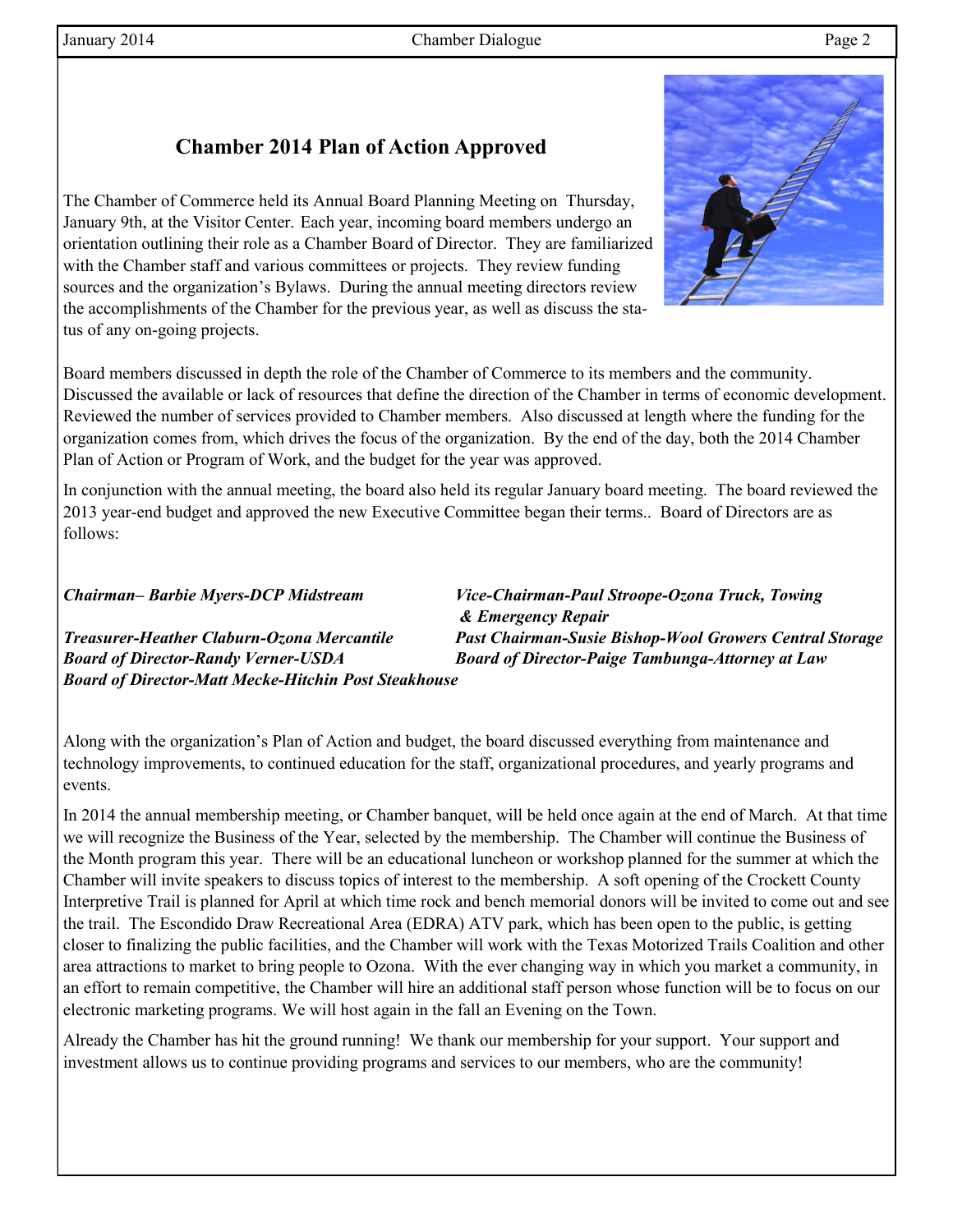## **Happy Anniversary**

The Ozona Chamber of Commerce would like to wish the following members a *HAPPY ANNIVERSARY,* and THANK them for their support of the Chamber organization, its programs and services, and your community. We would like to recognize and express our *SINCERE* appreciation to the following members who joined during the month of January:

Mrs. Joe Logan-1963 Fesco, LTD-1979 The Village Drug-1988 AEP Texas-1997 Anadarko Petroleum Corporation-1997 Best Western Ozona Inn-1997 Crockett National Bank-1997 Dairy Queen-1997 Hillcrest Inn & Suites-1997 Hitchin Post Steakhouse-1997 JJ Marley Ranch-1997 Jerry Lynn Pierce-1997 Mr. & Mrs. Mark White-1997 Ozona National Bank-1997 Crockett County Common Consolidated School District-2006 Branyon Ranch-2007 Randy & Nanette Verner-2009 Media Jaw-2009 Ozona Body Shop-2009 Bahlman Cleaners-2010 Kerrie's Creations-2010

January 2014 Chamber Dialogue Page 3

#### **Hitting Your Target Market**

For any new business it is imperative that they understand their target market and know who their target market is. For some businesses and industries, this is easily determined. For others, it is more difficult.

For example, it is fairly obvious that an infant and children's clothing boutique will target parents and grandparents with infants and children that are within a certain age range. For the business to succeed, there must be enough parents and grandparents to generate sufficient demand for such clothing and an evaluation of the competitions' strength and the number of competitors.

Not all industries' target market is so easily identified. Research must be done to identify the target market. Sometimes the business owner is surprised at the research results. They may have been expecting 18-24 year old single males to be the target market only to learn that the 38-55 year old married couples with no children left at home is their ideal target market.

Understanding your market this way affects how you promote your business to the market. If you are considering a radio ad campaign, you want to choose a station that has programming that your target market listens to. Not many 55 year olds will listen to rap or the newer genres of music, but you might find them listening to an "oldies" or country station. If that age group is in your target market, then those are the stations you would consider using.

Additionally, target market analysis is something that businesses should continue to do periodically. Markets change. An obvious example is hair styles. The styles that the 16-24 year olds of the 1950's was not the same style choices of the same age group of the 1960's, 1970's, or any decade since. In fact, each decade had its own style. So a barber that only knew how to do 1950's haircuts eventually ran out of customers. But, the one that adapted and learned new styles and created the environment that the target market desired has the greatest potential for continued prosperity.

Whether you are considering starting a business or you have been in business for 20 years, it is important to know and understand your target market. This knowledge and understanding helps position you to promote your business in the most effective and economically advantageous way possible.

*This article was written by James Leavelle, Business Development Specialist and Certified Business Advisor II of Angelo State University's Small Business Development Center. For more information on the topic of this article or the services of the ASU · SBDC, contact him at James.Leavelle@angelo.edu.*